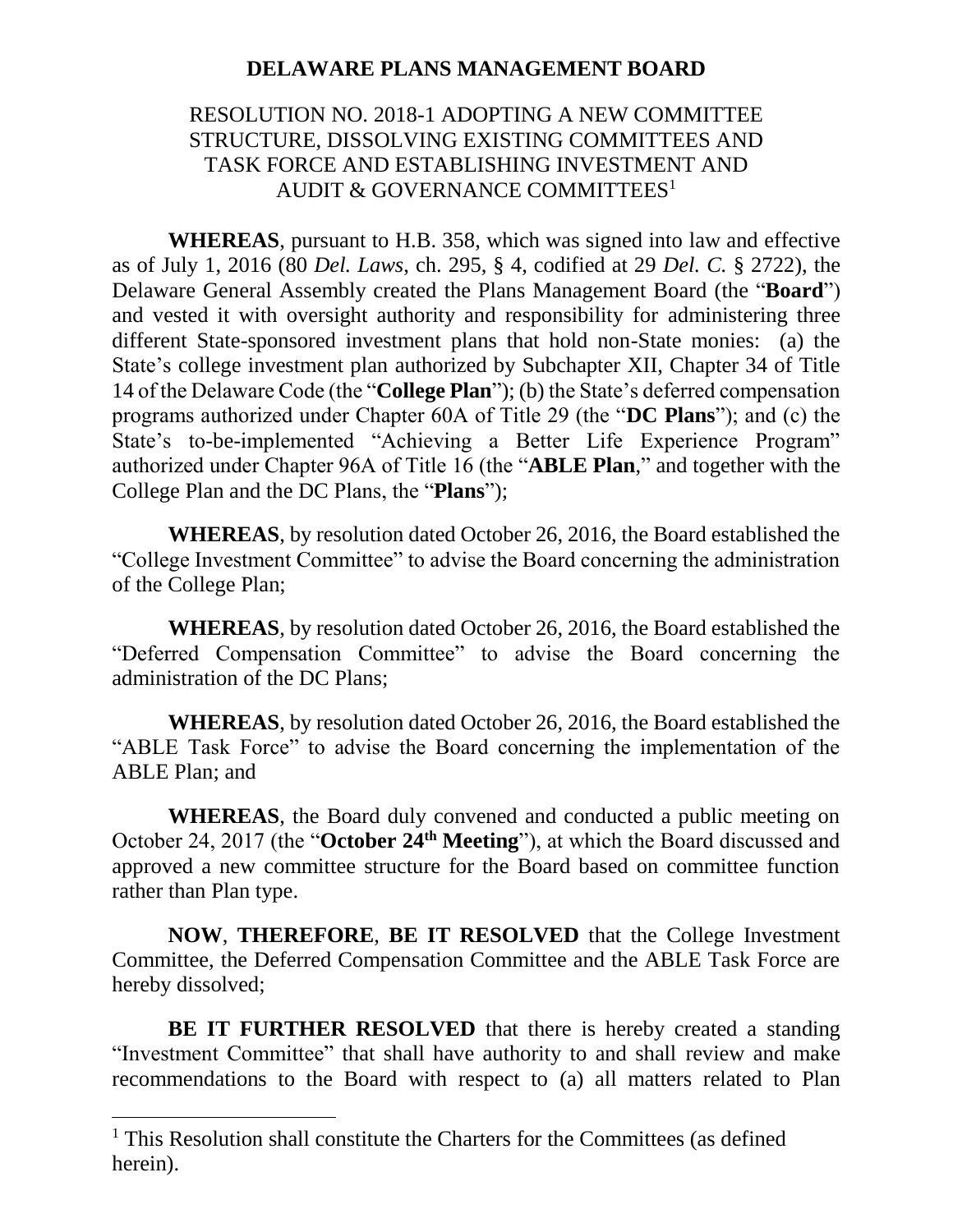investment options and Plan investment performance, and (b) other investmentrelated matters pertaining to the Plans as may be referred by the Board;

**BE IT FURTHER RESOLVED** that there is hereby created a standing "Audit & Governance Committee" that shall have authority to and shall review and make recommendations to the Board with respect to: (a) all matters related to (i) Plan audits, including, without limitation, disputes with outside auditors, audit findings, and irregularities or deficiencies disclosed in annual Plan audits, (ii) potential Plan amendments, and (iii) Plan-related cybersecurity issues; and (b) other audit or governance matters pertaining to the Plans as may be referred by the Board;

**BE IT FURTHER RESOLVED** that the Investment Committee and the Audit & Governance Committee (collectively, the "**Committees**") each shall have at least five (5) but no more than nine (9) members, including at least one member of the Board;

**BE IT FURTHER RESOLVED** that each Committee shall have one Chair who shall (a) have authority to sign on behalf of the full Committee all minutes and other documents approved by the full Committee, (b) establish or approve the Committee's agendas, (c) lead all Committee meetings, and (d) serve at the pleasure of the Board for such term as the Board may decide or until such Chair resigns or is removed;

**BE IT FURTHER RESOLVED** that each Committee may elect a Vice Chair who shall (a) carry out all Chair functions in the Chair's absence, and (b) serve at the pleasure of the Committee for such term as the Committee may decide or until such person resigns or is removed;

**BE IT FURTHER RESOLVED** that the Board hereby appoints Alan Colberg (public Board member) as Chair of the Investment Committee and the following individuals to serve as additional initial members of the Investment Committee:

- Richard J. Geisenberger, Secretary, Department of Finance (ex officio), or a designee approved by the Investment Committee;
- Michael S. Jackson, Director, Office of Management & Budget (ex officio), or a designee approved by the Investment Committee;
- Ken Simpler, State Treasurer (ex officio), or a designee approved by the Investment Committee;
- Jose Echeverri (outside member);
- Todd Rosselle (outside member); and
- Porter Schutt (outside member).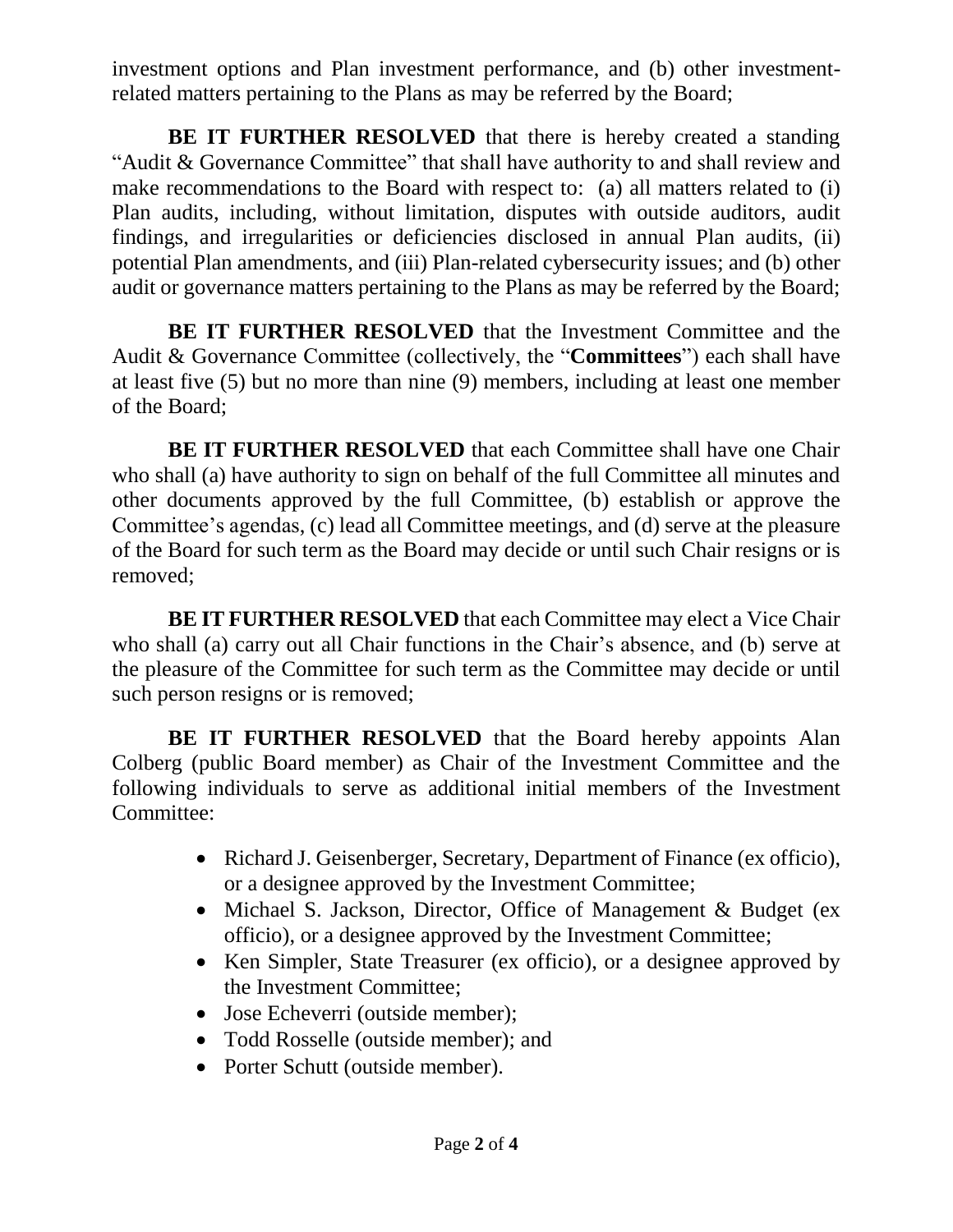**BE IT FURTHER RESOLVED** that the Board hereby appoints Charles Campbell-King (State employee member) as Chair of the Audit & Governance Committee and the following individuals to serve as additional initial members of the Audit & Governance Committee:

- Ken Simpler, State Treasurer (ex officio), or a designee approved by the Audit & Governance Committee;
- Ralph Cetrulo (public member);
- Jerry Gallagher (State employee member);
- Tim Snyder (outside member), effective as of March 1, 2018; and
- Valerie Watson (outside member).

**BE IT FURTHER RESOLVED** that each Committee member shall serve at the pleasure of the Board for such term as the Board may decide or until such member resigns or is removed;

**BE IT FURTHER RESOLVED** that the Committees shall attempt to meet at least four (4) times per calendar year, or more frequently as circumstances require, and may convene any special or emergency meetings as may be requested by the Board, a Committee Chair, or the State Treasurer;

**BE IT FURTHER RESOLVED** that a majority of the members of each full Committee shall constitute a quorum;

**BE IT FURTHER RESOLVED** that Committee members may attend and vote at Committee meetings in person or by means of a conference telephone or other communications equipment that permits all persons participating in the meeting to hear and be heard;

**BE IT FURTHER RESOLVED** that the Committees shall report regularly to the Board regarding the execution of their respective duties and responsibilities and shall keep written minutes of their meetings, which minutes and other Committee-related records shall be maintained by the Office of State Treasurer; and